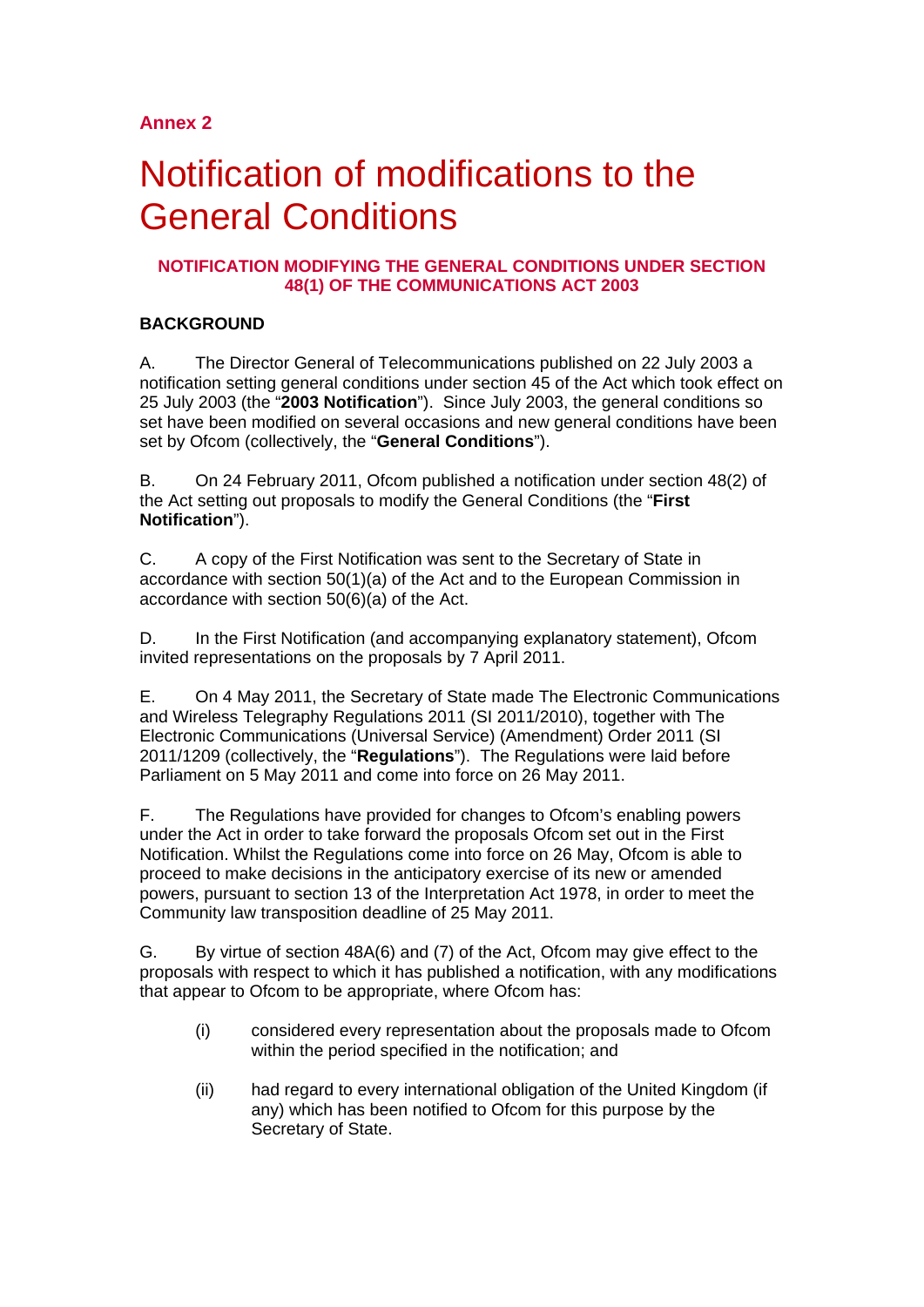H. Ofcom received responses to the First Notification and has considered every such representation made in respect of the proposals set out in the First Notification (and the accompanying explanatory statement); and the Secretary of State has not notified Ofcom of any obligation of the United Kingdom for this purpose.

# **DECISION**

- 1. In accordance with section 48(1) of the Act and pursuant to powers in the Act as amended by the Regulations in reliance on section 13 of the Interpretation Act 1978, Ofcom sets out the modifications to the General Conditions made in the Schedule to this Notification.
- 2. The effect of, and Ofcom's reasons for making, these modifications are set out in the accompanying explanatory statement.
- 3. Ofcom is satisfied that these modifications satisfy the test in section 47 of the Act.
- 4. In making these modifications, Ofcom has considered and acted in accordance with its general duties in section 3 of the Act and the six Community requirements in section 4 of the Act.
- 5. In this Notification:
	- (i) "**2003 Notification**" has the meaning ascribed in recital A above;
	- (ii) "**Act**" means the Communications Act 2003;
	- (iii) "**First Notification**" has the meaning ascribed in recital B above;
	- (iv) "**General Conditions**" have the meaning ascribed in recital A above;
	- (v) "**Ofcom**" means the Office of Communications; and<br>(vi) "**Requiations**" have the meaning ascribed in recital
	- "Requlations" have the meaning ascribed in recital E above.
- 6. Except insofar as the context otherwise requires, words or expressions shall have the meaning assigned to them in this Notification and otherwise any word or expression shall have the same meaning as it has in the Act.
- 7. For the purpose of interpreting this Notification:
	- (i) headings and titles shall be disregarded; and
	- (ii) the Interpretation Act 1978 shall apply as if this Notification were an Act of Parliament.
- 8. The Schedule to this Notification shall form part of this Notification.

Signed by Marina Gibbs

M. Gibbs

Competition Policy Director

A person authorised by Ofcom under paragraph 18 of the Schedule to the Office of Communications Act 2002

# **23 May 2011**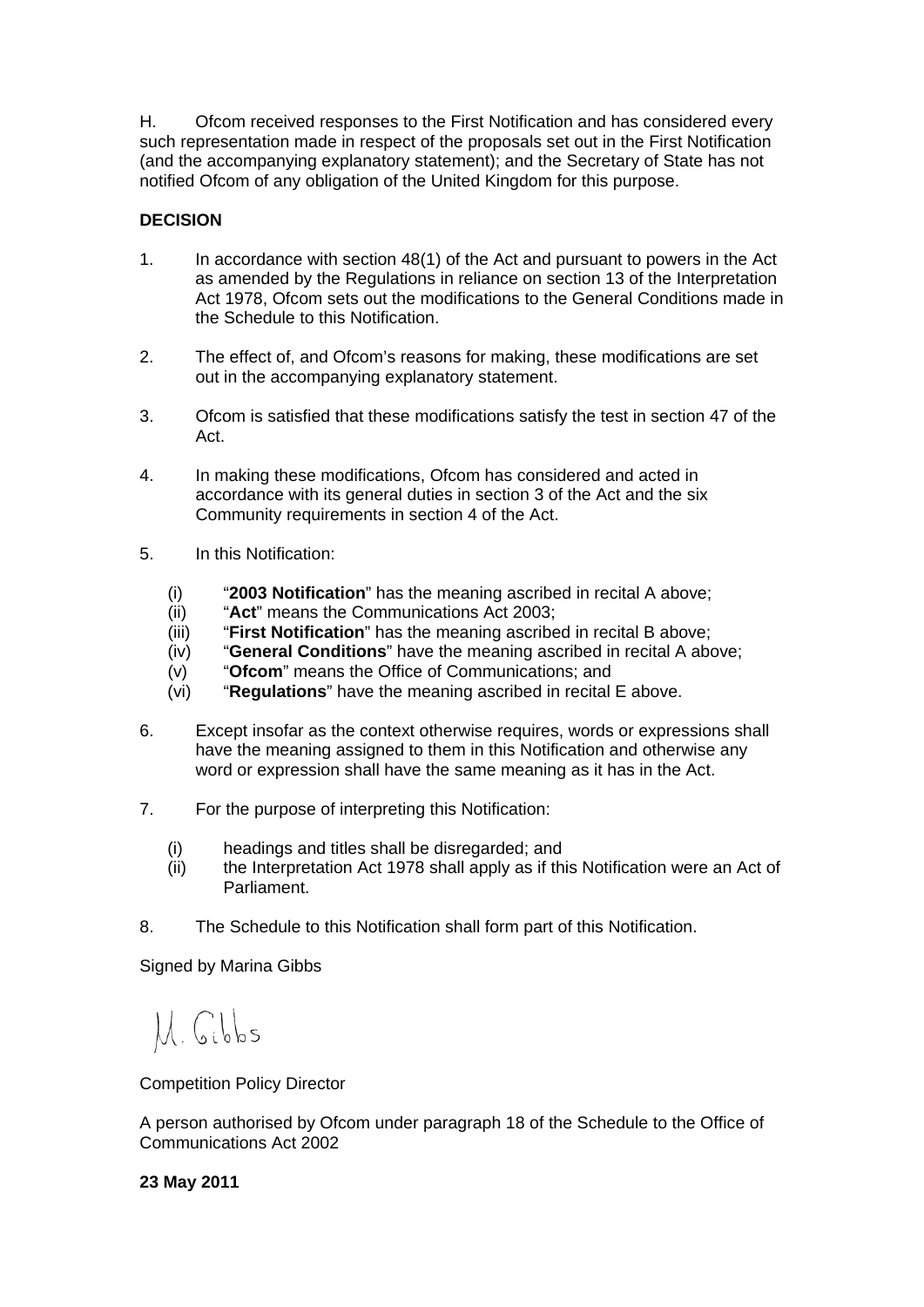# **SCHEDULE**

### *Part 1 of the Schedule to the 2003 Notification—Definitions*

- 1 In Part 1 of the Schedule to the 2003 Notification, the following definitions are deleted:
	- a) Apparatus;
	- b) Associated Facility;
	- c) Consumer Panel;
	- d) Content Service;
	- e) Director;
	- f) Electronic Communications Network;
	- g) Electronic Communications Service;
	- h) End-User;
	- i) Framework Directive;
	- j) Interconnection;
	- k) National Telephone Numbering Plan;
	- l) Public Electronic Communications Network;
	- m) Public Electronic Communications Service;
	- n) Public Telephone Network
	- o) Signal; and
	- p) Wireless Telegraphy.
- 2 In Part 1 of the Schedule to the 2003 Notification, the following definition is inserted:

*"Public Communications Network" means an Electronic Communications Network used wholly or mainly for the provision of Public Electronic Communications Services which support the transfer of information between Network Termination Points.*

3 In Part 1 of the Schedule to the 2003 Notification, the following definition is inserted:

*"Ofcom" means the Office of Communications as established under section 1 of the Office of Communications Act 2002.*

4 In Part 1 of the Schedule to the 2003 Notification, the definition of "Publicly Available Telephone Service" is replaced by the following:

*"Publicly Available Telephone Service" means a service made available to the public for originating and receiving, directly or indirectly, national or national and international calls through a number or numbers in a national or international telephone numbering plan.*

5 In Part 1 of the Schedule to the 2003 Notification, the definition of "Telephone Number" is replaced by the following:

*"Telephone Number" means, subject to any order of the Secretary of State pursuant to section 56(7) of the Act, any number, including data of any description, that is used (whether or not in connection with telephony) for any one or more of the purposes listed in section 56(5) of the Act.*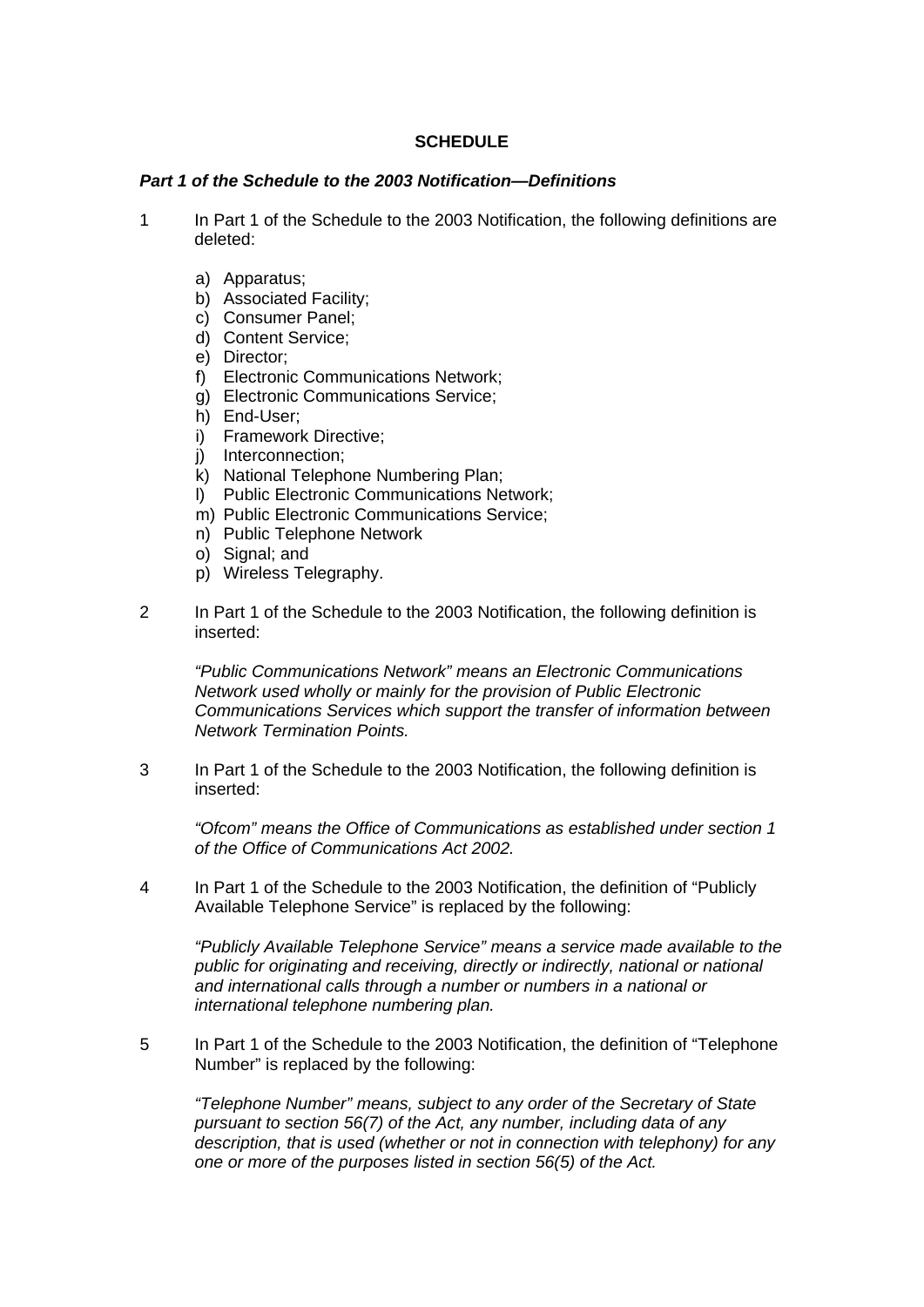- 6 In Part 1 of the Schedule to the 2003 Notification, the term "Public Telephone Network" is replaced by the term "Public Communications Network" in the definition of "Directory Enquiry Facility".
- 7 In Part 1 of the Schedule to the 2003 Notification, the term "Director" is replaced by the term "Ofcom" in the definitions of "Allocation" and "Emergency Organisation".

## *Part 2 of the Schedule to the 2003 Notification, as subsequently amended— General Conditions*

# *General Condition 1*

- 8 In General Condition 1, the definition of "Network Access" is deleted.
- 9 In paragraph 1.3 of General Condition 1, the term "Director" is replaced by the term "Ofcom".

### *General Condition 2*

- 10 Paragraph 2.2 of General Condition 2 is replaced with the following:
	- *2.2 In the absence of such standards and/or specifications referred to in paragraph 2.1 above, the Communications Provider shall take full account of international standards or recommendations adopted by the International Telecommunication Union (ITU), the European Conference of Postal and Telecommunications Administrations (CEPT), the International Organisation for Standardisation (ISO) and the International Electrotechnical Committee (IEC).*
- 11 In paragraphs 2.3 and 2.4 of General Condition 2, the term "Director" is replaced by the term "Ofcom".

#### *General Condition 3*

- 12 General Condition 3 is replaced in its entirety by the following:
	- *3.1 The Communications Provider shall take all necessary measures to maintain, to the greatest extent possible:*
		- *(a) the proper and effective functioning of the Public Communications Network provided by it at all times, and*
		- *(b) in the event of catastrophic network breakdown or in cases of force majeure the fullest possible availability of the Public Communications Network and Publicly Available Telephone Services provided by it, and*
		- *(c) uninterrupted access to Emergency Organisations as part of any Publicly Available Telephone Services offered.*
	- *3.2 The Communications Provider shall ensure that any restrictions imposed by it on access to and use of a Public Communications Network provided by it on the grounds of ensuring compliance with paragraph 3.1 above*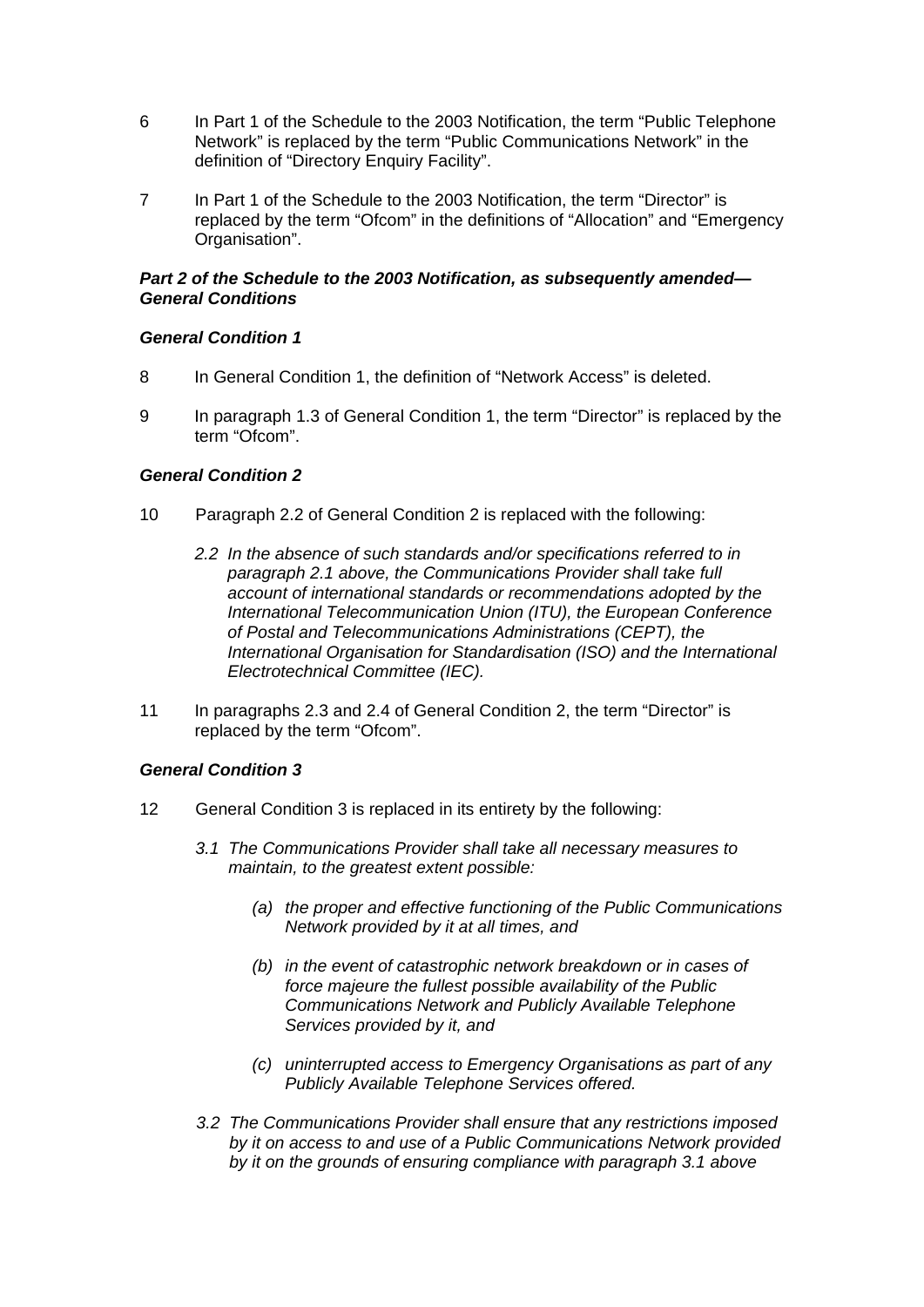*are proportionate, non-discriminatory and based on objective criteria identified in advance.*

*3.3 For the purposes of this Condition, "Communications Provider" means a person who provides Publicly Available Telephone Services and/or provides a Public Communications Network over which a Publicly Available Telephone Service is provided.*

#### *General Condition 4*

- 13 In paragraph 4.4 of General Condition 4, the term "Public Telephone Network" is replaced by the term "Public Communications Network".
- 14 Paragraph 4.2 of General Condition 4 is replaced by the following:
	- *4.2 The Communications Provider shall, to the extent technically feasible, make accurate and reliable Caller Location Information available for all calls to the emergency call numbers "112" and "999", at no charge to the Emergency Organisations handling those calls, at the time the call is answered by those organisations.*
- 15 Current paragraph 4.3 of General Condition 4 is renumbered 4.4 and a new paragraph 4.3 is inserted as follows:
	- *4.3 Where a Communications Provider provides an Electronic Communications Service:*
		- *(a) at a fixed location, the Caller Location Information must, at least, accurately reflect the fixed location of the End-User's terminal equipment including the full postal address; and*
		- *(b) using a Mobile Network, the Caller Location Information must include, at least, the Cell Identification of the cell from which the call is being made, or in exceptional circumstances the Zone Code.*
- 16 The following definitions are inserted in paragraph 4.4 (formerly 4.3) of General Condition 4 in alphabetical order, with the sub-paragraph numbering amended accordingly:

*"Cell Identification" means the geographic coordinates of the cell which is hosting the call, and where available, an indication of the radius of coverage of the cell.*

*"Mobile Network" means either the GSM (Global System for Mobile communications as defined by the European Telecommunications Standards Institute) or UMTS (Universal Mobile Telecommunications System as defined by the European Telecommunications Standards Institute) networks.*

*"Zone Code" means a code which identifies the geographic region in which the call was originated.*

17 The definition of "Communications Provider" in paragraph 4.4 of General Condition 4 is replaced by the following: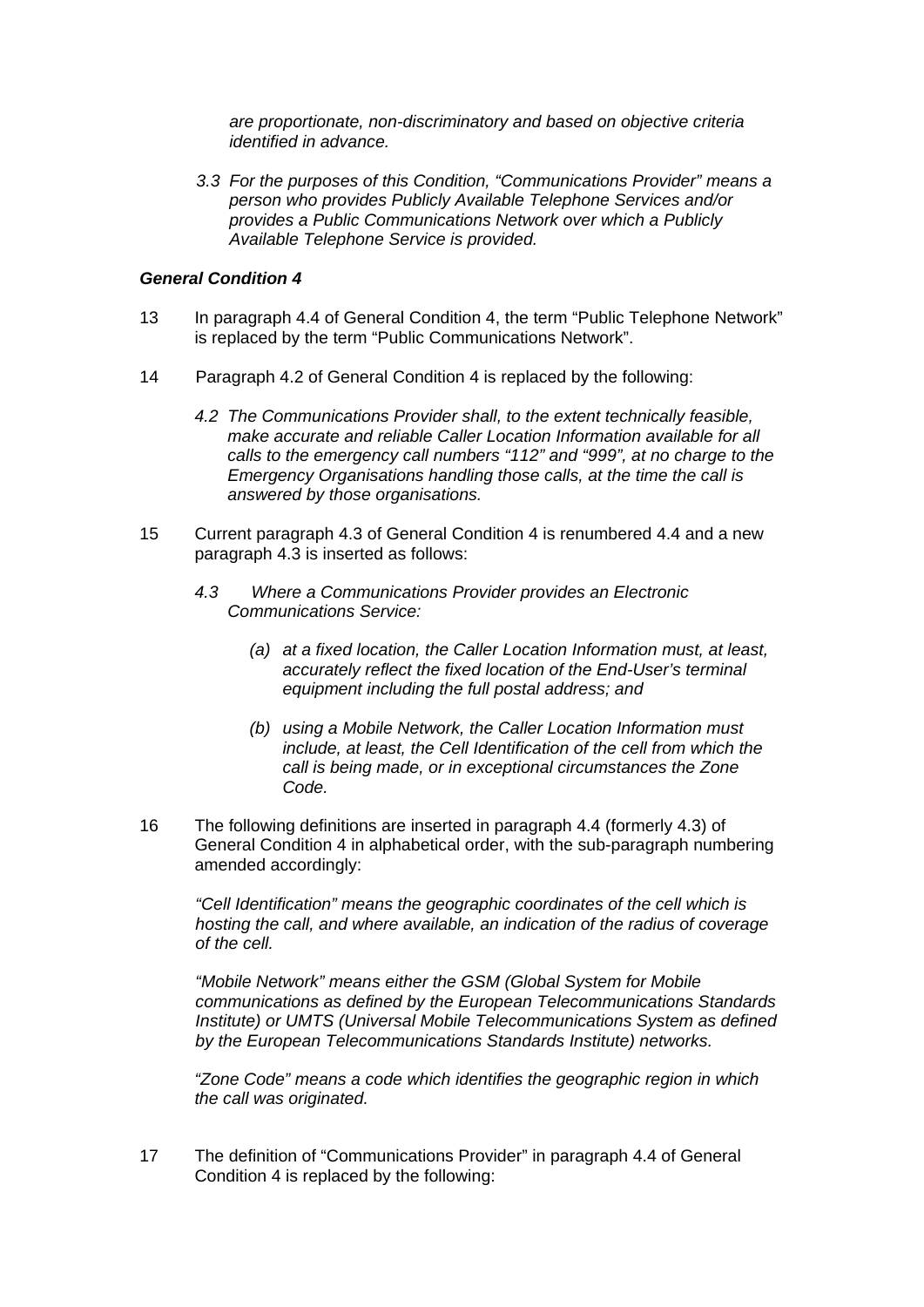*"Communications Provider" means a person who provides End-Users with an Electronic Communications Service, or provides access to such a service by means of a Pay Telephone, for originating calls to a number or numbers in the National Telephone Numbering Plan but shall exclude any Click to Call Service;*

18 The definition of "Service" in paragraph 4.4 of General Condition 4 is deleted.

## *General Condition 5*

- 19 In paragraph 5.1 of General Condition 5, the term "Director" is replaced by the term "Ofcom".
- 20 In paragraph 5.4 of General Condition 5, the term "Public Telephone Network" is replaced by the term "Public Communications Network".

### *General Condition 6*

21 In paragraph 6.3 of General Condition 6, the term "Director" is replaced by the term "Ofcom".

### *General Condition 7*

22 In paragraph 7.1 of General Condition 7, the term "Director" is replaced by the term "Ofcom".

### *General Condition 8*

23 In paragraph 8.3 of General Condition 8, the term "Director" is replaced by the term "Ofcom".

# *General Condition 9*

- 24 General Condition 9 is replaced in its entirety by the following:
	- *9.1 Communications Providers shall, in offering to provide, or providing, connection to a Public Communications Network and/or Public Electronic Communications Services to a Consumer, and other End-Users on request, offer to enter into a contract or vary an existing contract with that Consumer, or other End-User, which complies with the following paragraphs.*
	- *9.2 Any contract between the Communications Provider and a Consumer, and other End-Users on request, shall specify at least the following minimum requirements in a clear, comprehensive and easily accessible form:*
		- *(a) the identity and address of the Communications Provider;*
		- *(b) the services provided, including in particular whether or not access to Emergency Services and Caller Location Information is being provided, and any limitations on the provision of access to Emergency Services;*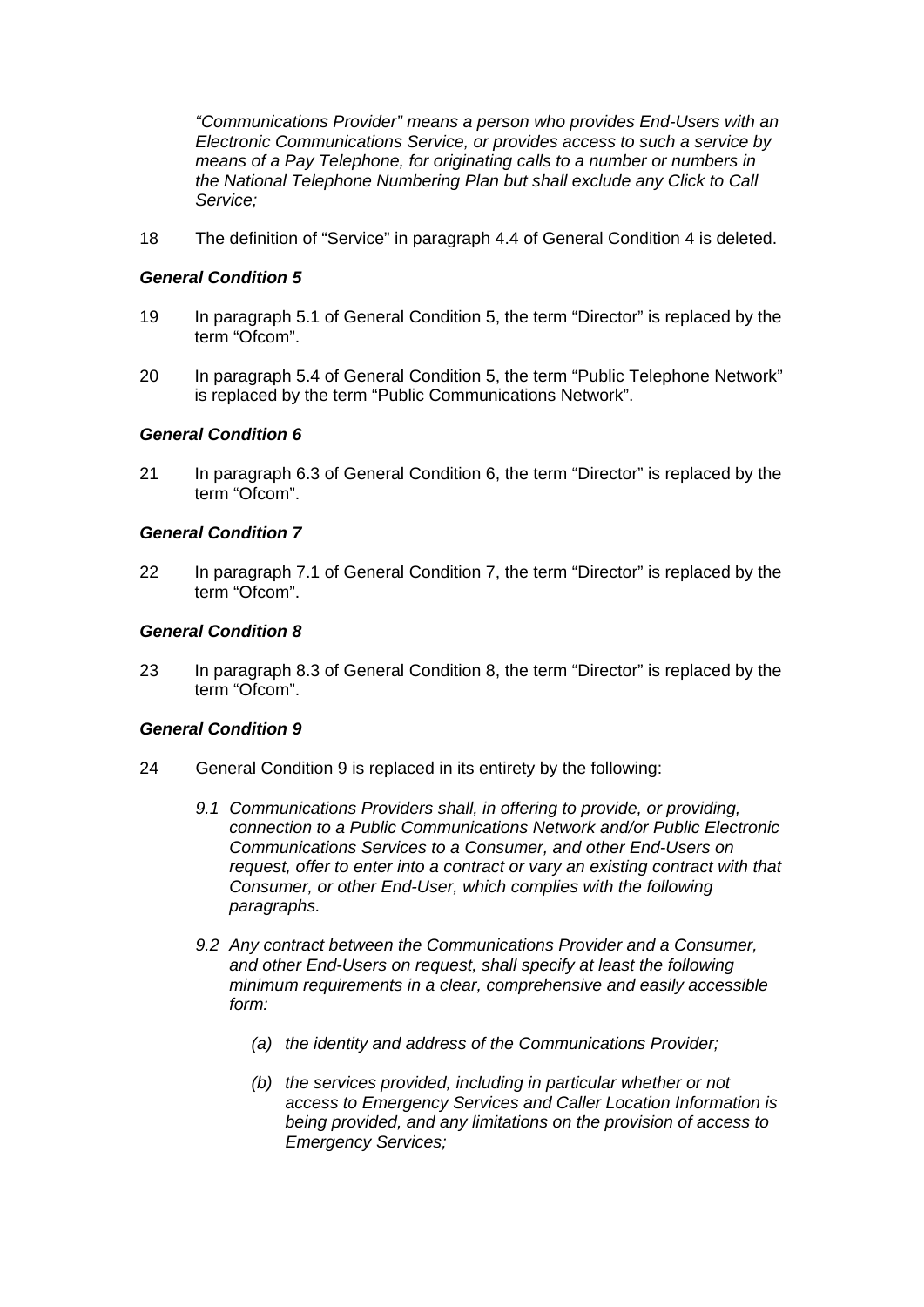- *(c) information on any other conditions limiting access to and/or use of services and applications (where such conditions are permitted under national law);*
- *(d) details of the minimum service quality levels offered, namely the time for initial connection and any other quality of service parameters as directed by Ofcom;*
- *(e) information on any procedures put in place by the undertaking to measure and shape traffic so as to avoid filling or overfilling a network link, and information on how those procedures could impact on service quality;*
- *(f) the types of maintenance services and customer support services offered, as well as the means of contacting these services;*
- *(g) any restrictions imposed by the provider on the use of terminal equipment supplied;*
- *(h) the Subscribers options as to whether or not to include his or her personal data in a directory, and the data concerned;*
- *(i) details of prices and tariffs, the means by which up-to-date information on all applicable tariffs and maintenance charges may be obtained, payment methods offered and any difference in costs due to payment method;*
- *(j) the duration of the contract, and the conditions for renewal and termination of services and of the contract, including:*
	- *(i) any minimum usage or duration required to benefit from promotional terms,*
	- *(ii) any charges related to portability of numbers and other identifiers, and*
	- *(iii) any charges due on termination of the contract, including any cost recovery with respect to terminal equipment;*
- *(k) any applicable compensation and/or refund arrangements which will apply if contracted quality service levels are not met;*
- *(l) the means of initiating procedures for the settlement of disputes in respect of the contract; and*
- *(m) the type of action that might be taken by the Communications Provider in reaction to security or integrity incidents or threats and vulnerabilities.*
- *9.3 Without prejudice to any initial commitment period, Communications Providers shall ensure that conditions or procedures for contract termination do not act as disincentives for End-Users against changing their Communications Provider.*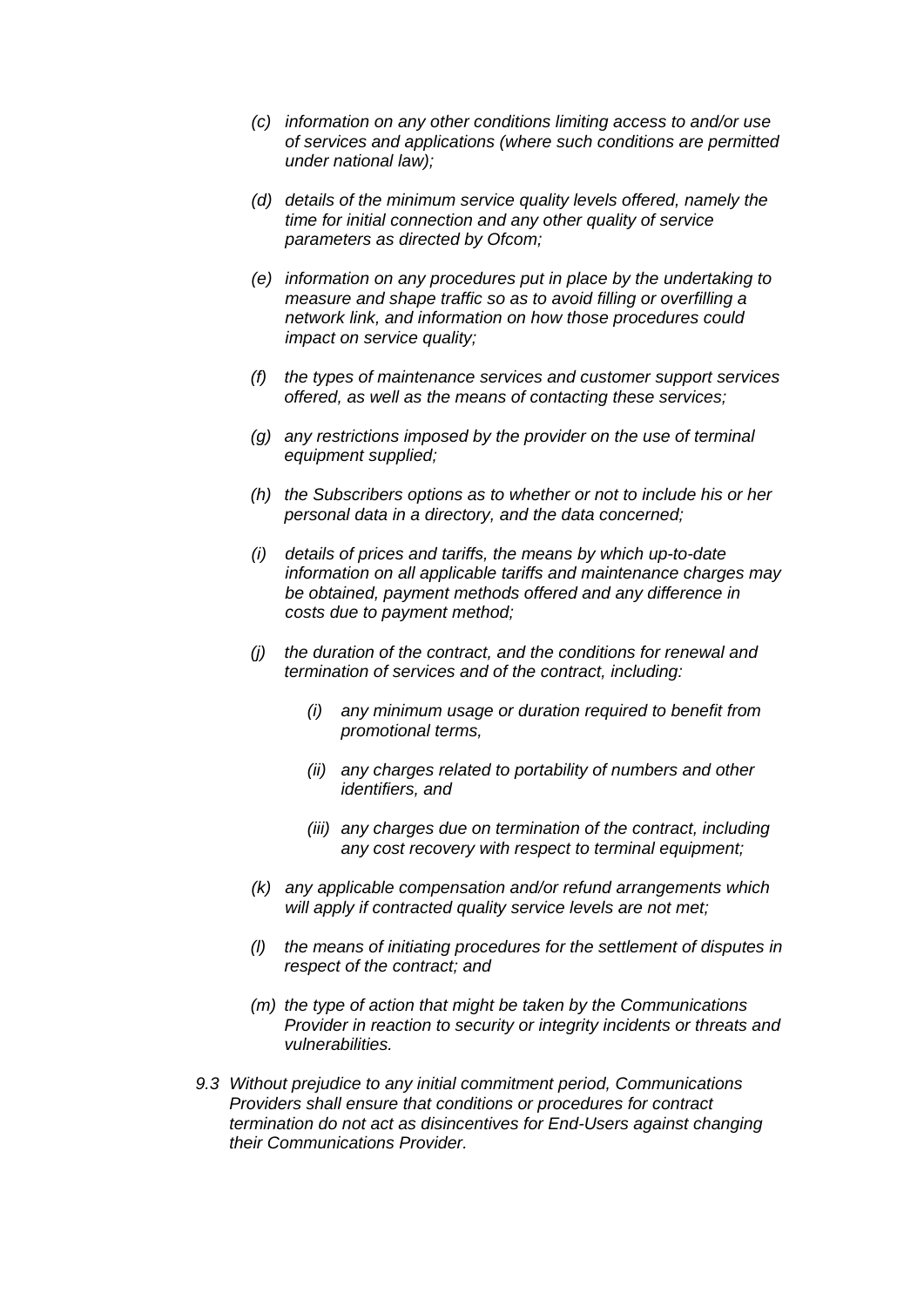- *9.4 Communications Providers shall not include a term in any contract with a Consumer for the provision of Electronic Communications Services concluded after 25 May 2011 preventing the Consumer from terminating the contract before the end of the agreed contractual period without compensating the Communications Provider for so doing, unless such compensation relates to no more than the initial commitment period (being the period beginning on the day on which the Communications Provider and Consumer have agreed that the contract shall begin and ending on a day falling no more than 24 months thereafter).*
- *9.5 Communications Providers shall ensure that Users are able to subscribe to a contract with a maximum duration of 12 months.*
- *9.6 The Communications Provider shall:*
	- *(a) give its Subscribers adequate notice not shorter than one month of any modifications likely to be of material detriment to that Subscriber;*
	- *(b) allow its Subscribers to withdraw from their contract without penalty upon such notice; and*
	- *(c) at the same time as giving the notice in condition 9.6 (a) above, shall inform the Subscriber of its ability to terminate the contract without penalty if the proposed modification is not acceptable to the Subscriber.*
- *9.7 For the purposes of this Condition:*
	- *(a) "Communications Provider" means a person who provides Public Communications Networks and/or Public Electronic Communications Services;*
	- *(b) "Consumer" means any natural person who uses or requests a Public Electronic Communications Service for purposes which are outside his or her trade, business or profession; and*
	- *(c) "User" means a legal entity or natural person using or requesting a Public Electronic Communications Service.*

### *General Condition 10*

25 In paragraph 10.4 of General Condition 10, the term "Director" is replaced by the term "Ofcom".

#### *General Condition 11*

26 In paragraph 11.7, term "Director" is replaced by the term "Director General of Telecommunications".

# *General Condition 12*

27 In paragraph 12.1 of General Condition 12, the term "Public Telephone Network" is replaced by the term "Public Communications Network".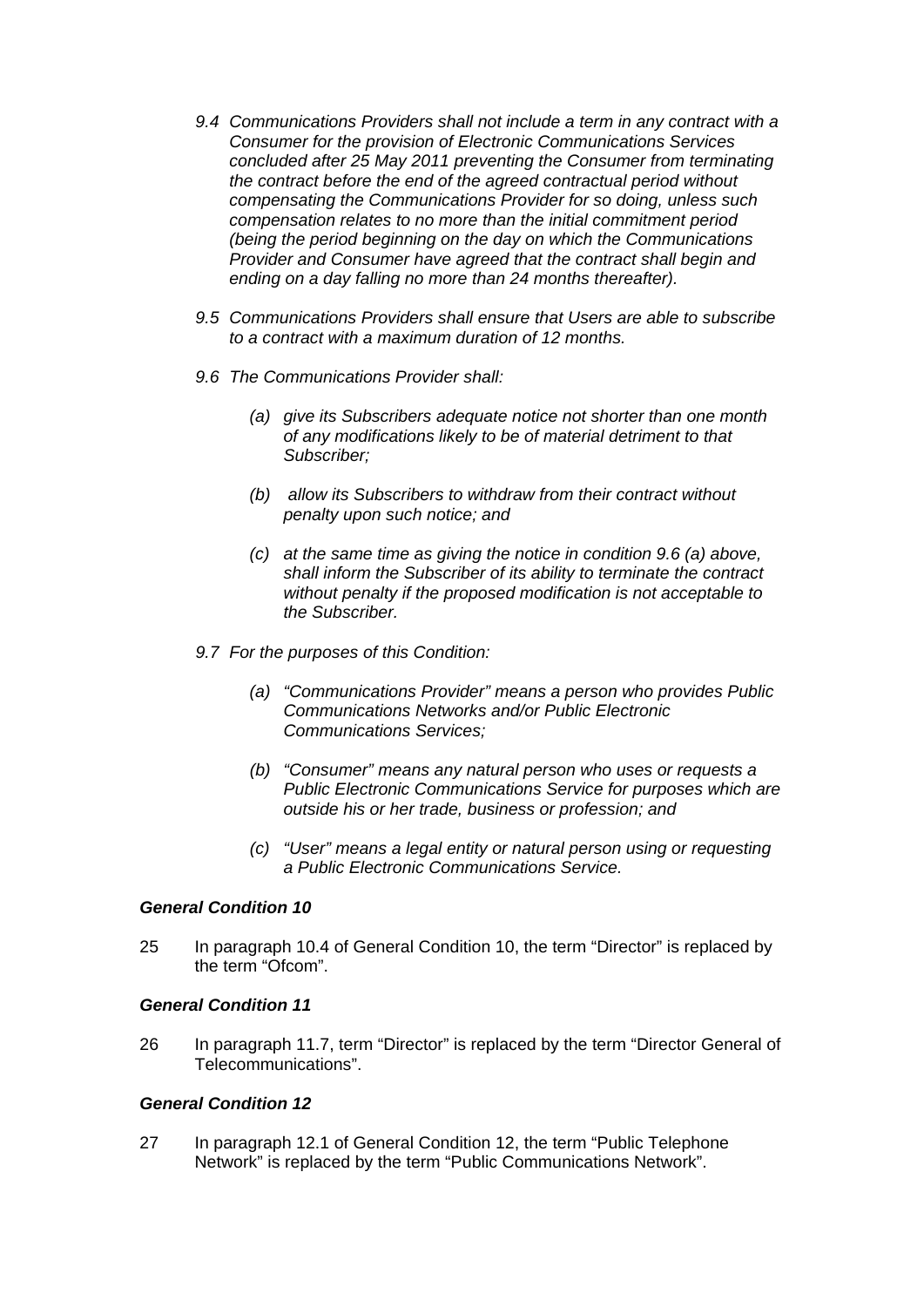28 In paragraph 12.2 of General Condition 12, the term "Director" is replaced by the term "Ofcom".

## *General Condition 14*

- 29 In paragraph 14.7(d) of General Condition 14, the term "Director" is replaced by the term "Ofcom".
- 30 Paragraph 14.7(o) of General Condition 14 is deleted.
- 31 In Annex 3 to General Condition 14, the term "Public Telephone Network" is replaced by the term "Public Communications Network".

### *General Condition 15*

- 32 Current paragraph 15.9 of General Condition 15 is deleted.
- 33 In General Condition 15, current paragraph 15.7 is renumbered 15.8, current paragraph 15.8 is renumbered paragraph 15.9, and a new paragraph 15.7 is inserted as follows:
	- 15.7 *Communications Providers shall provide End-Users with hearing or speech impairments with Mobile SMS Access to Emergency Organisations by using the emergency call numbers "112" and "999" at no charge.*
- 34 In new paragraph 15.9 of General Condition 15, the cross reference to "15.7" is replaced by "15.8" and the words "Subject to paragraph 15.9," are deleted.
- 35 In paragraph 15.10 of General Condition 15, the term "Director" is replaced by the term "Ofcom".
- 36 In General Condition 15, the following definitions are inserted in paragraph 15.10 in alphabetical order, with the sub-paragraph numbering amended accordingly:

*"Mobile SMS Access" means the ability to send and receive Short Messages using an SMS defined by the European Telecommunications Standards Institute in the GSM (Global System for Mobile communications) or UMTS (Universal Mobile Telecommunications System) standards, or any other standard for mobile communications that is, or may be, adopted in the UK.*

*"Short Message" means information that may be conveyed by means of the Short Message Service.*

*"SMS" means Short Message Service, which is a text message delivered to a Subscriber's handset or, if SMS is superseded or withdrawn, an equivalent text communication sent directly to the Subscriber's handset.*

## *General Condition 16*

37 In paragraph 16.2 of General Condition 16, the term "Director" is replaced by the term "Ofcom".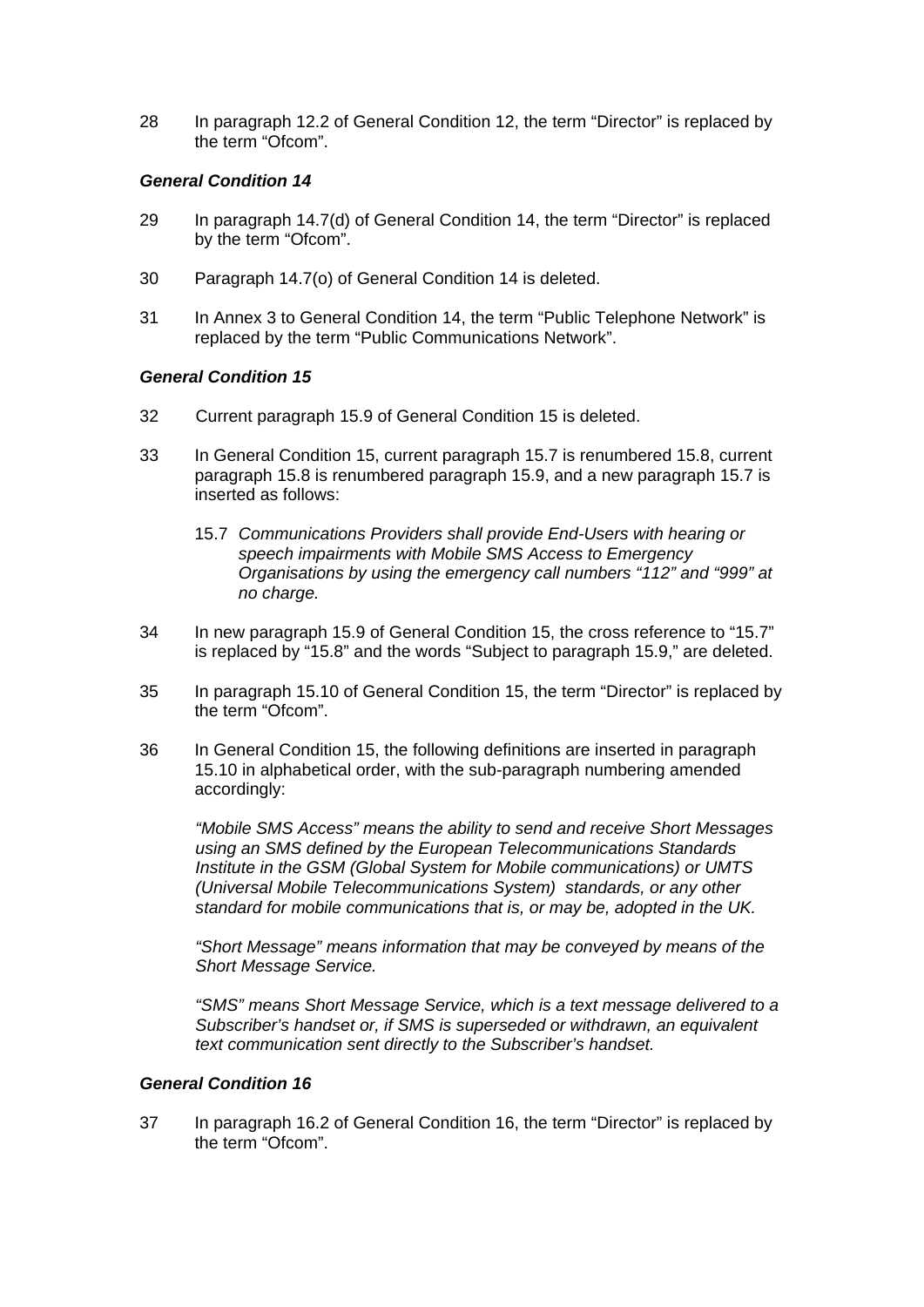38 In paragraph 16.3 of General Condition 16, the term "Public Telephone Network" is replaced by the term "Public Communications Network".

# *General Condition 17*

- 39 In current paragraphs 17.4, 17.5, 17.9, 17.10 and 17.11 of General Condition 17, the term "Director" is replaced by the term "Ofcom". Accordingly, the words "he" and "him" in current paragraphs 17.9 and 17.10 respectively are each replaced by the word "it".
- 40 In the Annex to General Condition 17, the term "Public Telephone Network" is replaced by the term "Public Communications Network".
- 41 In General Condition 17, current paragraph 17.9 is renumbered 17.10, current paragraph 17.10 is renumbered 17.11, and a new paragraph 17.9 is inserted as follows (including subheading):

### *Requirements in Connection with the transfer of use of Allocated Telephone Numbers*

- *17.9 The Communications Provider shall not transfer use of Telephone Numbers from the National Telephone Numbering Plan unless:*
	- *(a) the Telephone Numbers have been Allocated to the Communications Provider; or the Communications Provider has been authorised (either directly or indirectly) to Adopt those Telephone Numbers by the person Allocated those Telephone Numbers;*
	- *(b) the telephone numbers are used in accordance with the National Telephone Numbering Plan; and*
	- *(c) the Telephone Numbers are Adopted or otherwise used effectively and efficiently.*
- 42 In General Condition 17, current paragraph 17.11 is renumbered 17.14, current paragraph 17.12 is renumbered 17.15, current paragraph 17.13 is renumbered paragraph 17.16, and new paragraphs 17.12 and 17.13 are inserted as follows (including subheading):

# *Allocation of Telephone Numbers for a limited period*

- *17.12 Ofcom may Allocate Telephone Numbers to the Communications Provider for a limited period only if the duration is appropriate for the service concerned in view of the objective pursued and taking due account of the need to allow for an appropriate period for investment amortisation.*
- *17.13 Where Telephone Numbers are Allocated to the Communications Provider by Ofcom for a limited period of time, Ofcom may withdraw any such Allocated numbers at the end of the set period.*

# *General Condition 18*

43 Paragraph 18.1 of General Condition 18 is replaced by the following: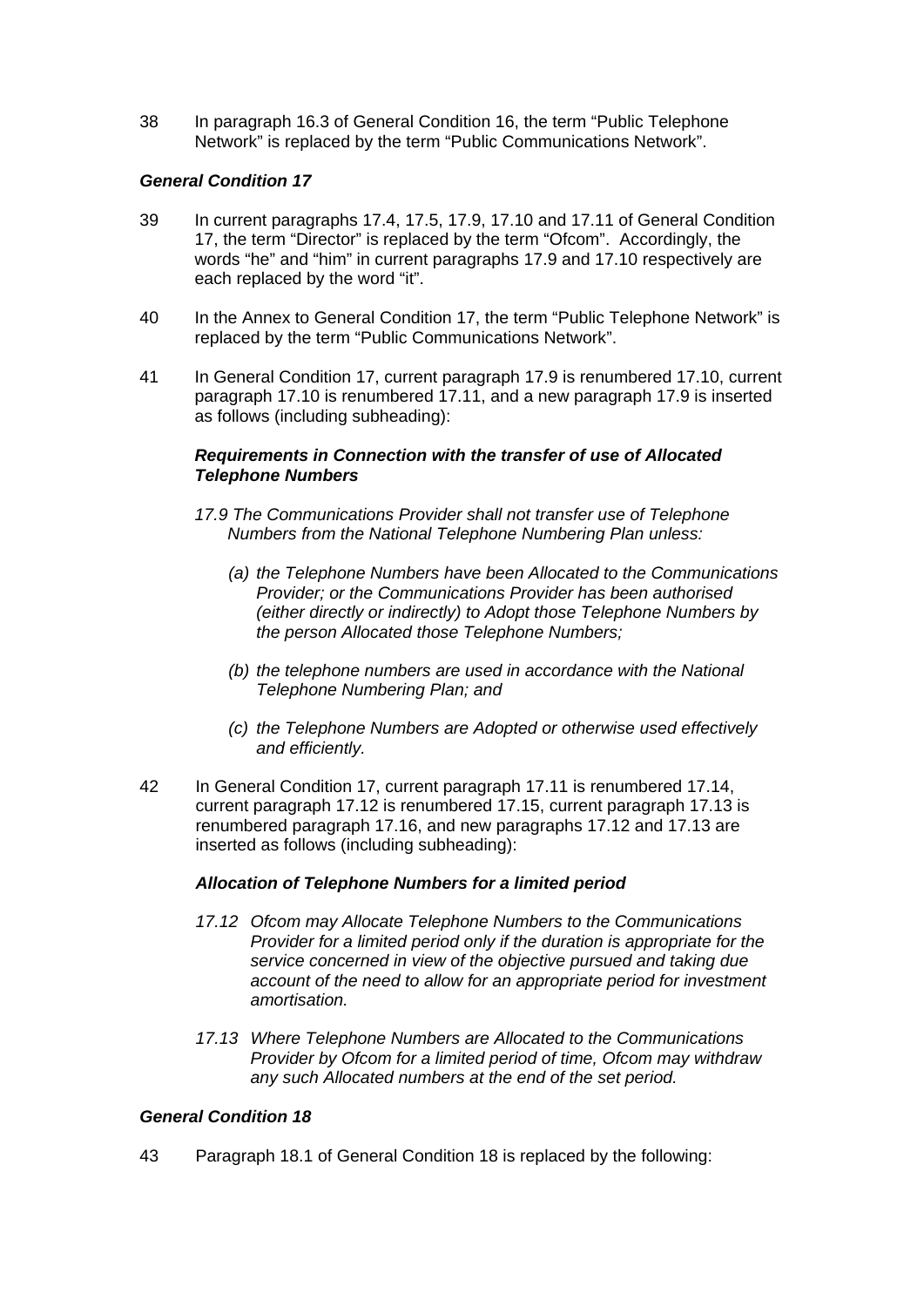- *18.1The Communications Provider shall provide Number Portability within the shortest possible time, including subsequent activation, on reasonable terms and conditions, including charges, to any of its Subscribers who so request.*
- 44 Paragraph 18.3 of General Condition 18 is replaced by the following:
	- *18.3 The Communications Provider shall ensure:*

*(a) in the case of Mobile Number Portability, porting of these numbers and their subsequent activation shall be completed within one business day from the receipt by the Recipient Provider of the Subscriber Request to Port from its new Subscriber.*

*(b) In all other cases, porting of these numbers and their subsequent activation shall be completed within one business day once all necessary validation processes have been completed, the network connection is ready for use by the Subscriber, and the Donor Provider has received a request to activate the porting of these numbers from the Recipient Provider.*

- 45 In paragraph 18.4 of General Condition 18, the cross reference to "18.2" is replaced by "18.3".
- 46 In paragraph 18.5 of General Condition 18, the following will be added as subsection (e):

*(e) any direct charges to Subscribers for providing Number Portability do not act as a disincentive to Subscribers against changing their Communications Provider.*

- 47 In paragraphs 18.5 and 18.6 of General Condition 18, the words "(other than Paging Portability)" are deleted.
- 48 In General Condition 18, current paragraph 18.8 is renumbered 18.11, and new paragraphs 18.8, 18.9 and 18.10 are inserted as follows:
	- *18.8 The Communications Provider shall inform the Subscriber of the date when Number Portability will be provided to that Subscriber.*
	- *18.9 Where Communications Providers delay the porting of a Telephone Number for more than one business day or where there is an abuse of porting by them or on their behalf, they shall provide reasonable compensation as soon as is reasonably practicable to the Subscriber for such delay and/or abuse.*
	- *18.10The Communications Provider shall set out in a clear, comprehensive and easily accessible form for each Subscriber how Subscribers' can access the compensation provided for in paragraph 18.9 above, and how any compensation will be paid to the Subscriber.*
- 49 In paragraph 18.11 (previously numbered 18.8) of General Condition 18, the term "Public Telephone Network" is replaced by the term "Public Communications Network".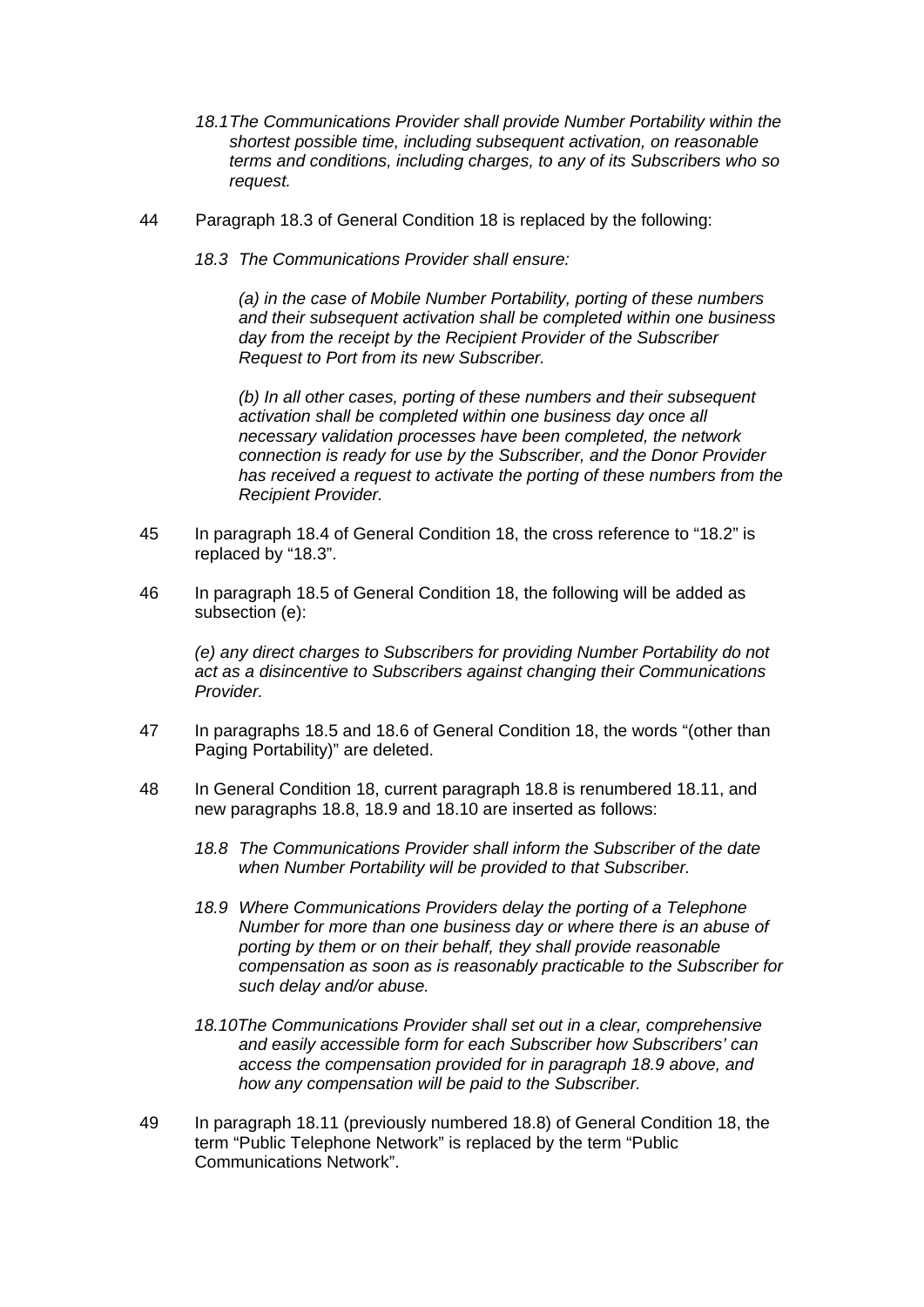50 In paragraph 18.11 (previously numbered 18.8) of General Condition 18, the definitions of "Paging Portability" and "Radiopaging Service" are deleted and the subparagraphs renumbered accordingly.

## *General Condition 19*

51 In paragraph 19.3 of General Condition 19, the term "Director" is replaced by the term "Ofcom".

### *General Condition 20*

- 52 General condition 20 is re-titled "ACCESS TO NUMBERS AND SERVICES".
- 53 Paragraphs 20.1 and 20.2 of General Condition 20 are replaced by the following:
	- *20.1 The Communications Provider shall ensure, where technically and economically feasible, that End-Users in any part of the European Community are able to*:
		- *(a) access and use those Non-geographic Numbers which the Communications Provider Adopts;*
		- *(b) access all Telephone Numbers provided in the European Community, regardless of the technological devices used by the operator, including those in the National Telephone Numbering Plan, those from the European Telephone Numbering Space (ETNS) and Universal International Freephone Numbers (UIFN).*
	- *20.2 The Communications Provider shall limit access for calling End-Users located in specific geographical areas to Telephone Numbers assigned to a Subscriber where that Subscriber has chosen for commercial reasons to limit such access.*
- 54 In General Condition 20, current paragraph 20.3 is renumbered 20.6, and new paragraphs 20.3, 20.4 and 20.5 are inserted as follows:
	- *20.3 The Communications Provider shall, where requested by or on behalf of Ofcom on the basis of fraud or misuse, block access to Telephone Numbers and/or Public Electronic Communications Services and in such cases withhold revenue associated with such Telephone Numbers and/or Public Electronic Communications Services.*
	- *20.4 The Communications Provider providing Publicly Available Telephone Services allowing international calls, shall handle all calls to and from the ETNS at rates similar to those applied for calls to and from parts of the European Community other than the United Kingdom.*
	- *20.5 The Communications Provider shall ensure that any End-User can access a hotline for missing children by using the number "116000".*

## *General Condition 21*

55 In paragraphs 21.1, 21.2 and 21.3 of General Condition 21, the term "Director" is replaced by the term "Ofcom".